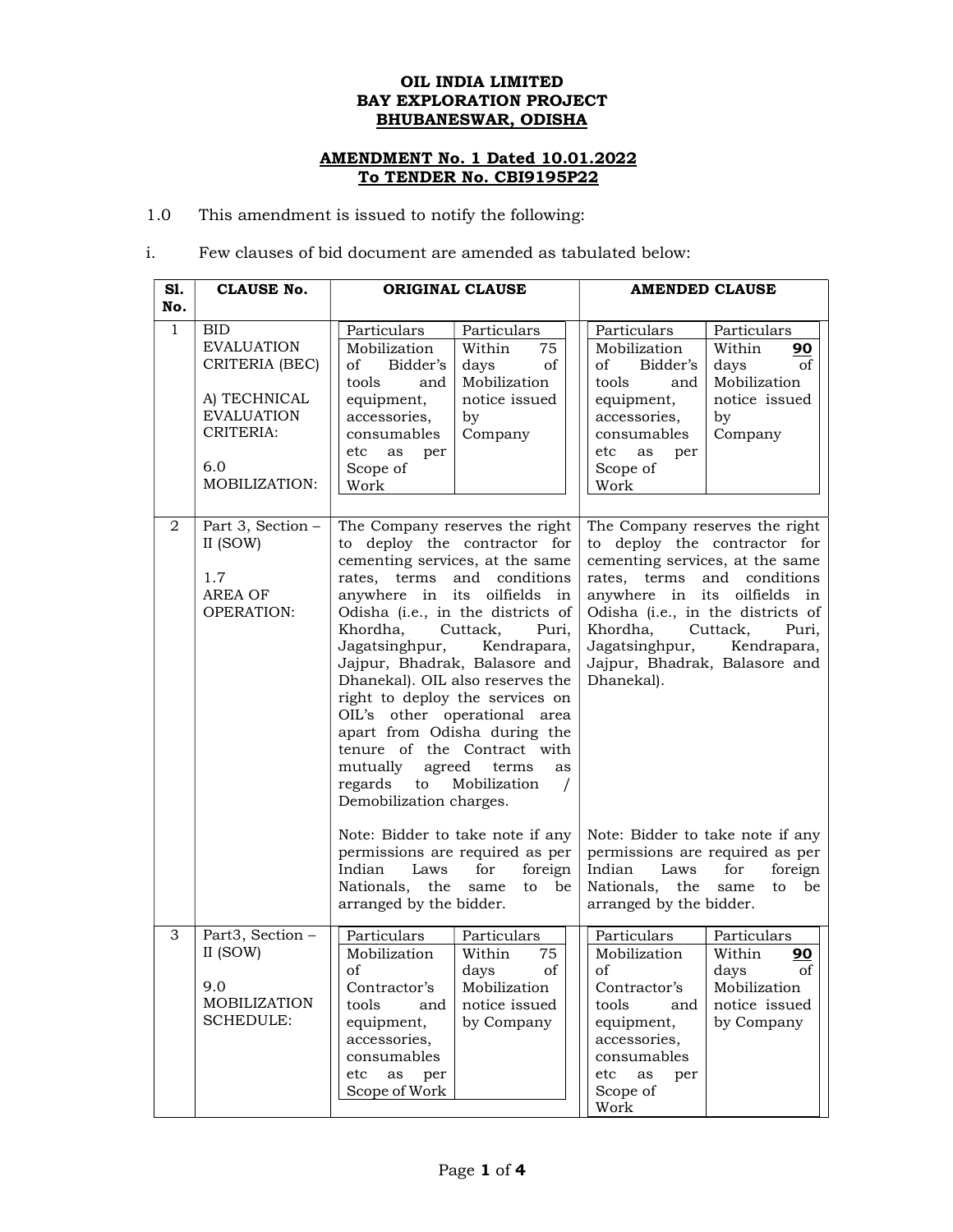| $\overline{4}$ | Part3, Section -<br>III (SCC)<br>2.2.1<br>Mobilization:                                                                        | The mobilization of the Unit with<br>accessories.<br>equipment,<br>consumables and personnel<br>shall commence on the date of<br>receipt of<br>the<br>respective<br>'Mobilization Notice(s)' from the<br>Company and continue until the<br>complete Cementing Unit along<br>with the equipment & personnel<br>are properly positioned at the<br>nominated location<br>and<br>for<br>Contractor<br>is<br>ready<br>commencing of operation as<br>envisaged under the Contract,<br>duly certified by the Company's<br>representative.                                                                                                                                                                                                                                                                                                                                          | The mobilization of the Unit with<br>accessories,<br>equipment,<br>consumables<br>and personnel<br>shall commence on the date of<br>receipt<br>of<br>the<br>respective<br>'Mobilization Notice(s)' from the<br>Company and continue until the<br>complete Cementing Unit along<br>with the equipment & personnel<br>are properly positioned at the<br>nominated<br>location<br>and<br>for<br>Contractor<br>is<br>ready<br>commencing of operation as<br>envisaged under the Contract,<br>duly certified by the Company's<br>representative.                                                                                                                                                                                                                                                                                                                                                                                                                                                                                                                                                     |
|----------------|--------------------------------------------------------------------------------------------------------------------------------|-----------------------------------------------------------------------------------------------------------------------------------------------------------------------------------------------------------------------------------------------------------------------------------------------------------------------------------------------------------------------------------------------------------------------------------------------------------------------------------------------------------------------------------------------------------------------------------------------------------------------------------------------------------------------------------------------------------------------------------------------------------------------------------------------------------------------------------------------------------------------------|-------------------------------------------------------------------------------------------------------------------------------------------------------------------------------------------------------------------------------------------------------------------------------------------------------------------------------------------------------------------------------------------------------------------------------------------------------------------------------------------------------------------------------------------------------------------------------------------------------------------------------------------------------------------------------------------------------------------------------------------------------------------------------------------------------------------------------------------------------------------------------------------------------------------------------------------------------------------------------------------------------------------------------------------------------------------------------------------------|
|                |                                                                                                                                | Particulars<br>Particulars<br>Mobilization<br>Within<br>75<br>of<br>days<br>of<br>Mobilization<br>Contractor's<br>notice issued<br>tools<br>and<br>equipment,<br>by<br>accessories,<br>Company<br>consumables<br>etc<br>as<br>per<br>Scope of<br>Work                                                                                                                                                                                                                                                                                                                                                                                                                                                                                                                                                                                                                       | Particulars<br>Particulars<br>Mobilization<br>Within<br><u>90</u><br>of<br>days<br>οf<br>Mobilization<br>Contractor's<br>notice issued<br>tools<br>and<br>equipment,<br>by<br>Company<br>accessories,<br>consumables<br>etc<br>as<br>per<br>Scope of<br>Work                                                                                                                                                                                                                                                                                                                                                                                                                                                                                                                                                                                                                                                                                                                                                                                                                                    |
| 5              | <b>BID</b><br><b>EVALUATION</b><br>CRITERIA (BEC)<br><b>B. FINANCIAL</b><br><b>EVALUATION</b><br><b>CRITERIA</b><br>Clause 6.0 | A bidder (other than consortium)<br>which is not able to meet the<br>financial criteria by itself, can<br>also submit its bid on the basis<br>of financial capability of a<br>Supporting Company provided<br>each of the following conditions<br>are fulfilled:<br>a) The bidder is supported by a<br>supporting company which<br>the paid-up equity share capital<br>of the bidder either directly or<br>through<br>intermediate<br>subsidiaries.<br>b) The supporting company by<br>itself and not through any other<br>arrangement<br>satisfies<br>the<br>financial criteria of the BEC.<br>c) In such cases, all applicable<br>financial<br>parameters<br>viz.<br>Turnover, Net-worth etc. of the<br>supporting company only will be<br>considered for evaluation and<br>the financial capability of the<br>bidding entity will not<br>be<br>considered for evaluation. | A bidder (other than consortium)<br>which is not able to meet the<br>financial criteria by itself, can<br>also submit its bid on the basis<br>of financial capability of a<br>Supporting Company provided<br>each of the following conditions<br>are fulfilled:<br>a) The bidder is supported by a<br>supporting company<br>which<br>holds more than fifty percent of   holds more than fifty percent of  <br>the paid-up equity share capital<br>of the bidder either directly or<br>through<br>intermediate<br>subsidiaries.<br>b) The supporting company by<br>itself and not through any other<br>arrangement<br>satisfies<br>the<br>financial criteria of the BEC.<br>c) In such cases, all applicable<br>financial<br>parameters<br>viz.<br>Turnover, Net-worth etc. of the<br>supporting company only will be<br>considered for evaluation and<br>the financial capability of the<br>bidding entity will not<br>be<br>considered for evaluation.<br>d) Supporting company shall<br>furnish<br>additional<br><b>PBG</b><br>equivalent to 50% of the amount<br>of the PBG submitted by the |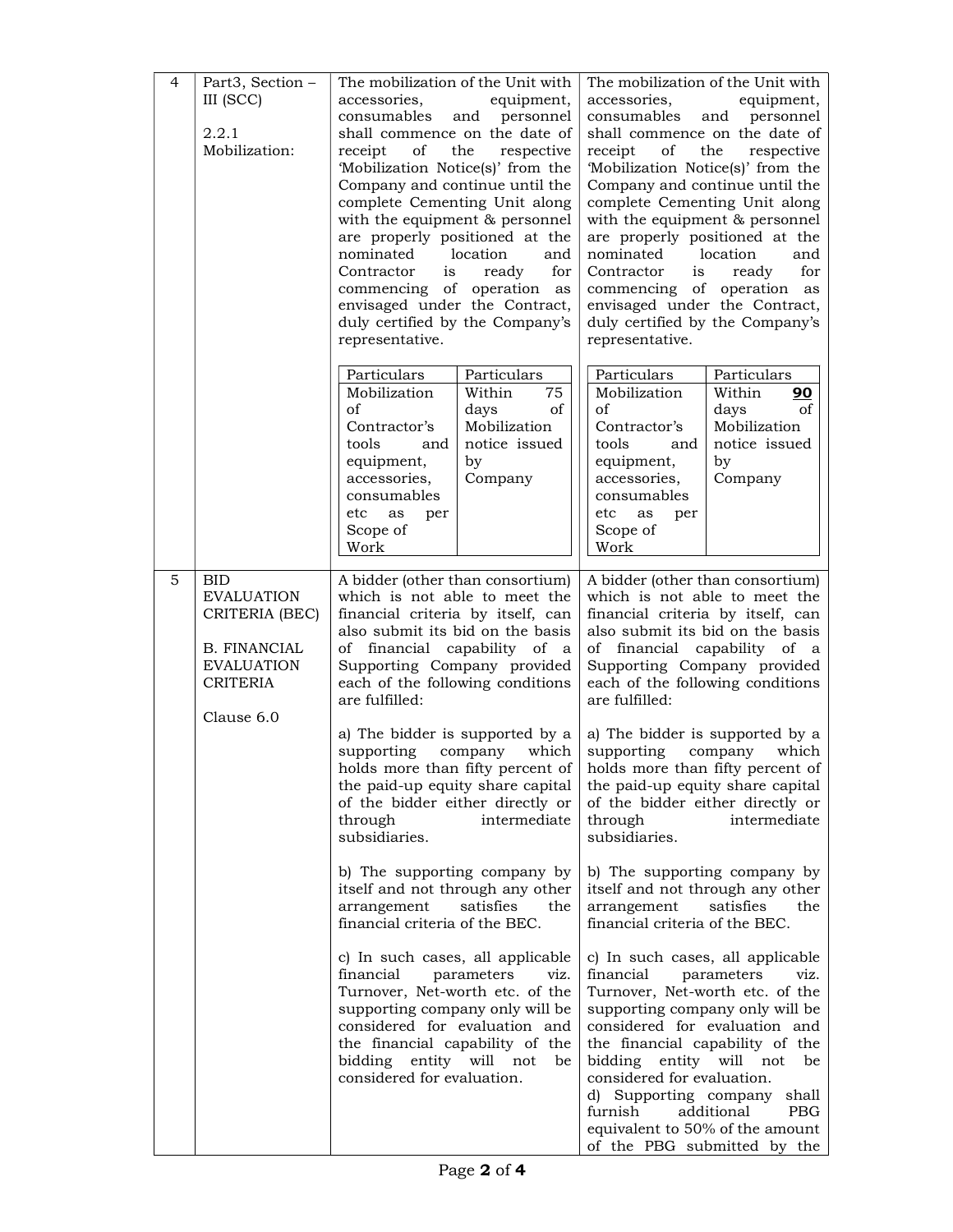|  | bidder<br>format<br>the<br>per<br>as<br>(Appendix-I).                                                                                                                                                                                                                                                                                               |
|--|-----------------------------------------------------------------------------------------------------------------------------------------------------------------------------------------------------------------------------------------------------------------------------------------------------------------------------------------------------|
|  | 6.1 Documents to be submitted<br>by the bidder, along with its<br>techno-commercial bid, in case<br>it is taking financial support<br>from a supporting company:                                                                                                                                                                                    |
|  | a) Audited Consolidated Annual<br>financial statement as detailed<br>the<br>above<br>of<br>in<br>respect<br>supporting company. Bidder will<br>provide a statement containing<br>the value of each financial<br>parameter required in the tender<br>based on supporting company's<br>audited consolidated financial<br>statement as defined in BEC. |
|  | b) A Corporate Guarantee from<br>the Supporting Company under<br>its letter head signed by an<br>authorized official undertaking<br>that they would financially<br>support the bidder for executing<br>the job in case the same is<br>awarded to them.                                                                                              |
|  | c) A certificate from the Statutory<br>Auditor or Company Secretary or<br>one of the Directors of the<br>bidding company to establish<br>the relationship and equity<br>holding<br>between<br>percentage<br>bidder and<br>the supporting<br>company.                                                                                                |
|  | d) Authorization letter from one<br>of the Directors of Supporting<br>Company authorizing the<br>signatories<br>the<br>to execute<br>duly<br>corporate<br>guarantee,<br>certified<br>by<br>the<br>Company<br>of the Supporting<br>Secretary<br>Company.                                                                                             |
|  | e) Undertaking shall be given by<br>Supporting Company to submit<br>additional PBG equivalent to<br>50% amount of BG submitted by<br>bidder as per format (Appendix-<br>I)                                                                                                                                                                          |
|  | f) Undertaking from Supporting<br>Company that in addition to<br>invoking the PBG submitted by<br>the contractor, the PBG provided<br>by Supporting Company shall be<br>invoked by OIL due to non-<br>performance of the contractor.                                                                                                                |